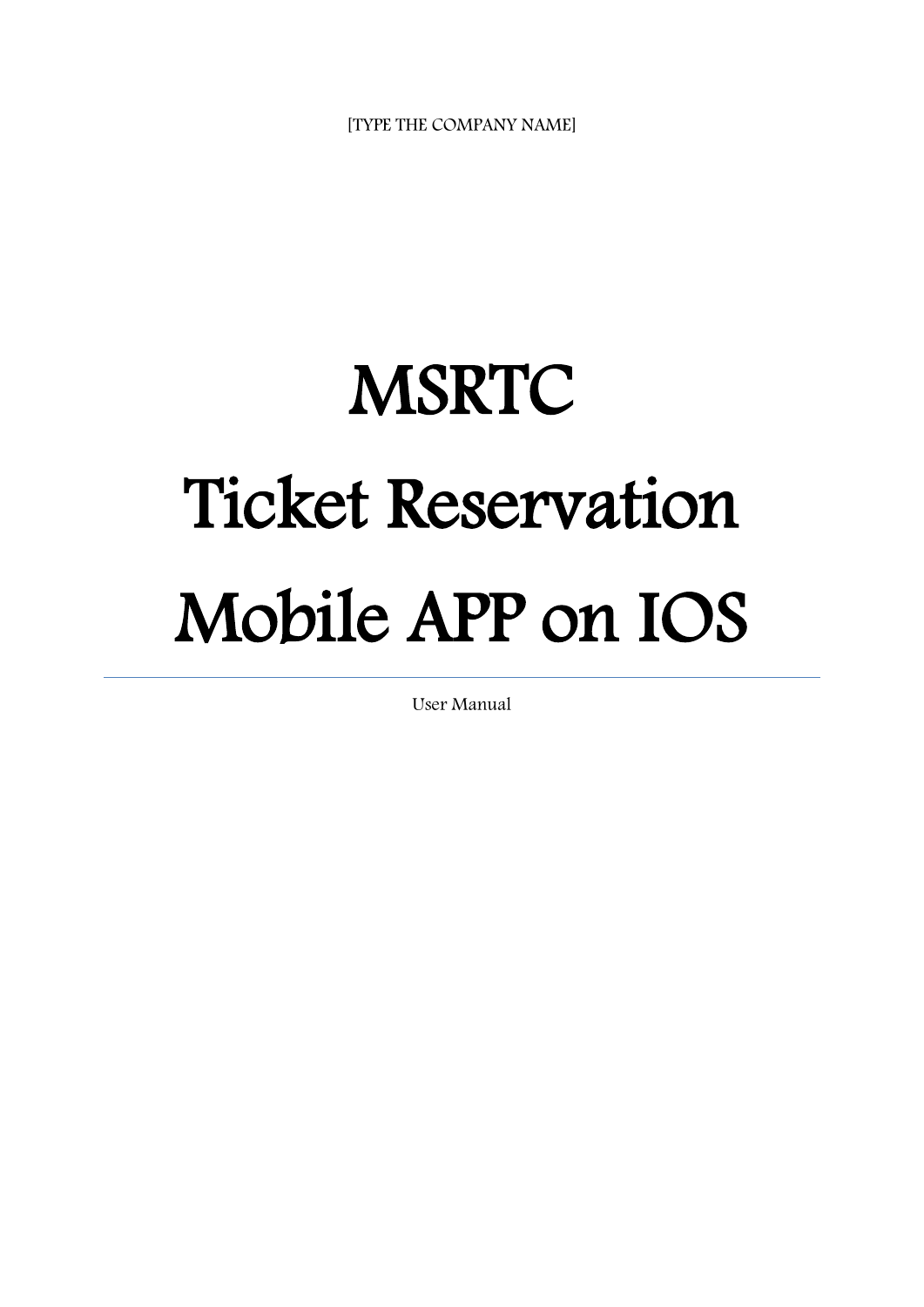User can download MSRTC ticket booking (reservation) IOS based mobile app from Google play store.

After successfully downloading and installation of mobile app following screen will get displayed,



After loading MSRTC logo following screen will display

As shown in below screen user can search buses for particular date.

,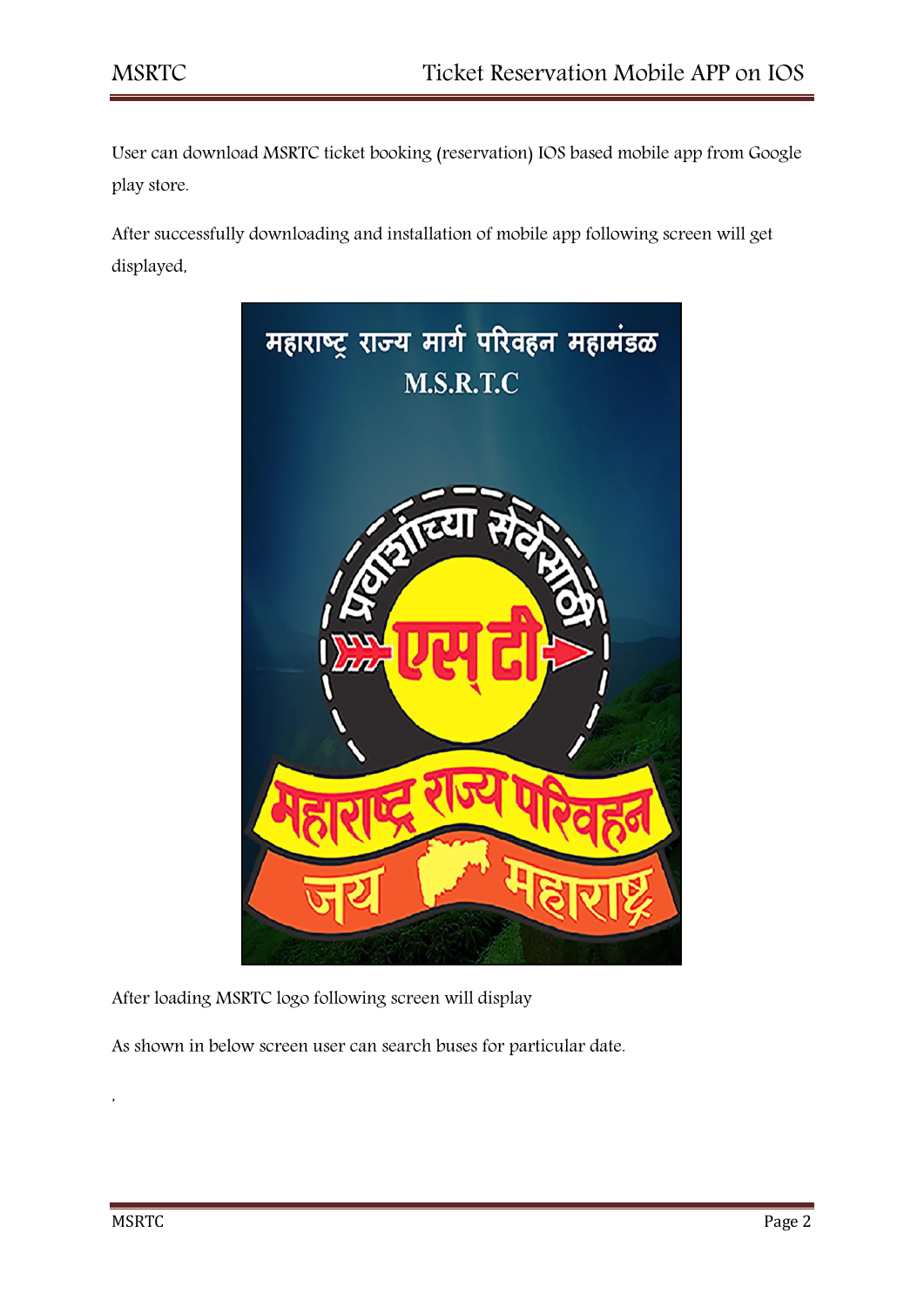

User will click on 'Search Bus' and following screen will display,

| No SIM デ | $1:28$ PM<br>$74\%$                                                                             |  |
|----------|-------------------------------------------------------------------------------------------------|--|
|          | <b>Bus List</b>                                                                                 |  |
| ≑<br>⇔   | <b>MUMBAI CENTRAL - SATARA</b><br><b>Journey Date: 13/09/2018</b>                               |  |
|          | Time <sup>▲</sup> Details                                                                       |  |
|          | <b>SHIVSHAHI</b><br><b>00:30</b> Route: MUMBAI CENTRAL to SATARA via<br>KATRAJ NEW TUNNEL START |  |
|          | <b>SHIVSHAHI</b><br>05:30 Route: MUMBAI CENTRAL to SATARA via<br>KATRAJ NEW TUNNEL START        |  |
|          | <b>SHIVSHAHI</b><br>05:31 Route: MUMBAI CENTRAL to HUBLI via<br><b>SATARA</b>                   |  |
|          | <b>DAY ORDINARY</b><br>06:15 Route: MUMBAI CENTRAL to JAMKHANDI<br>via SANGLI                   |  |
|          | <b>SHIVSHAHI</b><br>06:30 Route: MUMBAI CENTRAL to SATARA via<br>KATRAJ NEW TUNNEL START        |  |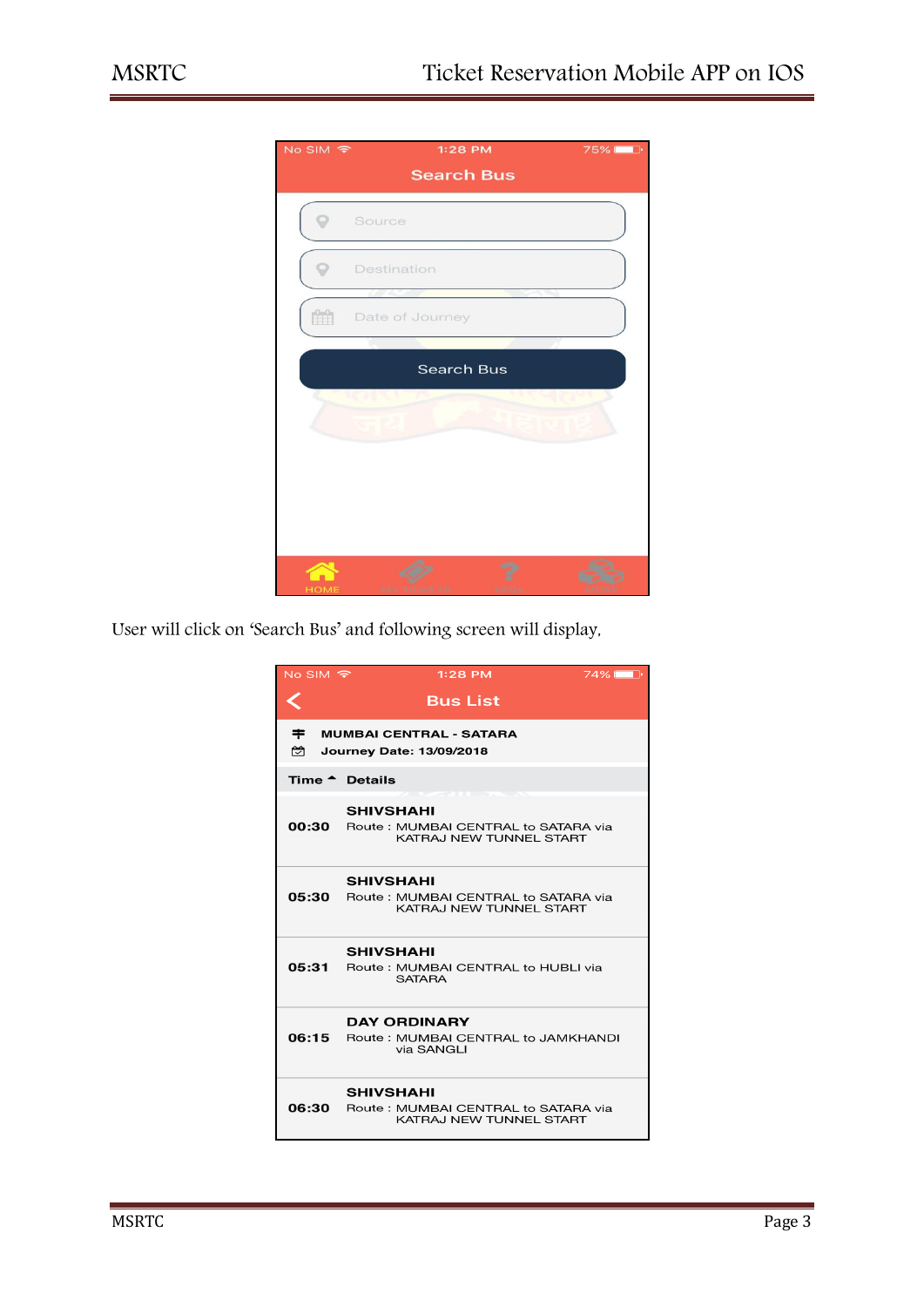User can click on the "Bus Type" shown according to his/her convenient time as shown in above screen. Then following screen will display to select boarding and alighting stop.



By selecting "boarding and alighting stop" user will click on "Select Seats". Following screen will display,

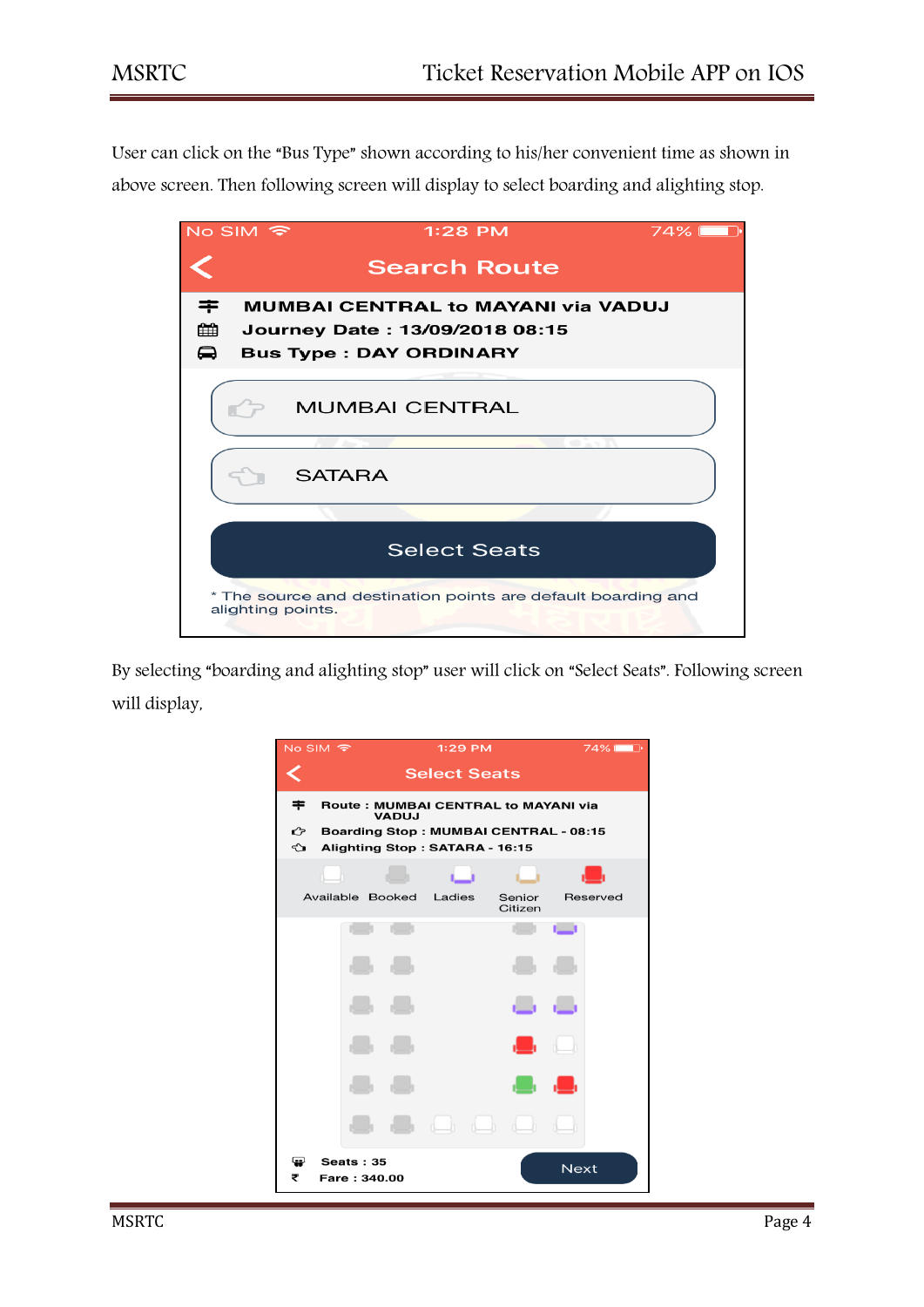As shown in above screen user can select the seat and click on 'Next' button. Following screen will display,

| No SIM デ                                        | 4:31 PM                                                              | $\frac{1}{2}$ $\frac{1}{2}$ $\frac{1}{2}$ $\frac{1}{2}$ $\frac{1}{2}$ $\frac{1}{2}$ $\frac{1}{2}$ $\frac{1}{2}$ $\frac{1}{2}$ $\frac{1}{2}$ $\frac{1}{2}$ $\frac{1}{2}$ $\frac{1}{2}$ $\frac{1}{2}$ $\frac{1}{2}$ $\frac{1}{2}$ $\frac{1}{2}$ $\frac{1}{2}$ $\frac{1}{2}$ $\frac{1}{2}$ $\frac{1}{2}$ $\frac{1}{2}$ |
|-------------------------------------------------|----------------------------------------------------------------------|---------------------------------------------------------------------------------------------------------------------------------------------------------------------------------------------------------------------------------------------------------------------------------------------------------------------|
|                                                 | <b>Passenger Info</b>                                                |                                                                                                                                                                                                                                                                                                                     |
| âń.<br>₩ Total Seats: 1<br>Seat Number: 40<br>₹ | Journey Date: 11/10/2018 00:30<br>Fare Rs: 510.00<br><b>YOU MAKE</b> |                                                                                                                                                                                                                                                                                                                     |
| ዲ Contact Details                               |                                                                      |                                                                                                                                                                                                                                                                                                                     |
|                                                 | 999999999                                                            |                                                                                                                                                                                                                                                                                                                     |
| Passenger 01<br>≘                               |                                                                      | 40                                                                                                                                                                                                                                                                                                                  |
| Ï.                                              | Hari Raj                                                             |                                                                                                                                                                                                                                                                                                                     |
| C<br>23                                         |                                                                      |                                                                                                                                                                                                                                                                                                                     |
| क                                               | Male                                                                 |                                                                                                                                                                                                                                                                                                                     |
| Proceed                                         |                                                                      |                                                                                                                                                                                                                                                                                                                     |

Click on 'Proceed' button. Following screen will display,

| No SIM デ                                                           | 4:31 PM                                                                      |     | $\frac{1}{2}$ $\frac{1}{2}$ $\frac{1}{2}$ $\frac{1}{2}$ $\frac{1}{2}$ $\frac{1}{2}$ $\frac{1}{2}$ $\frac{1}{2}$ $\frac{1}{2}$ $\frac{1}{2}$ $\frac{1}{2}$ $\frac{1}{2}$ $\frac{1}{2}$ $\frac{1}{2}$ $\frac{1}{2}$ $\frac{1}{2}$ $\frac{1}{2}$ $\frac{1}{2}$ $\frac{1}{2}$ $\frac{1}{2}$ $\frac{1}{2}$ $\frac{1}{2}$ |  |
|--------------------------------------------------------------------|------------------------------------------------------------------------------|-----|---------------------------------------------------------------------------------------------------------------------------------------------------------------------------------------------------------------------------------------------------------------------------------------------------------------------|--|
|                                                                    | <b>Confirmation</b>                                                          |     |                                                                                                                                                                                                                                                                                                                     |  |
| ≠                                                                  | <b>Route: MUMBAI CENTRAL to SATARA via</b><br><b>KATRAJ NEW TUNNEL START</b> |     |                                                                                                                                                                                                                                                                                                                     |  |
| ◒                                                                  | <b>Bus Type : SHIVSHAHI</b>                                                  |     |                                                                                                                                                                                                                                                                                                                     |  |
|                                                                    | <b>Boarding Stop: MUMBAI CENTRAL</b>                                         |     |                                                                                                                                                                                                                                                                                                                     |  |
| ⇘                                                                  | <b>Alighting Stop: SATARA</b>                                                |     |                                                                                                                                                                                                                                                                                                                     |  |
| $\mathbb{C}$                                                       | Journey Date: 11/10/2018 00:30                                               |     |                                                                                                                                                                                                                                                                                                                     |  |
| ⊕                                                                  | <b>Total Seats: 1</b>                                                        |     |                                                                                                                                                                                                                                                                                                                     |  |
| ⊕                                                                  | <b>Seat Number: 40</b>                                                       |     |                                                                                                                                                                                                                                                                                                                     |  |
| <b>Contact Details</b><br>≗⊦<br>Mobile Number: +91-9999999999<br>α |                                                                              |     |                                                                                                                                                                                                                                                                                                                     |  |
| <b>E</b> .                                                         | <b>Passenger Details</b>                                                     |     |                                                                                                                                                                                                                                                                                                                     |  |
| Sr. No.                                                            | Name                                                                         | Age | Gender                                                                                                                                                                                                                                                                                                              |  |
| 1                                                                  | Hari Raj                                                                     | 23  | Male                                                                                                                                                                                                                                                                                                                |  |
| Pay                                                                |                                                                              |     |                                                                                                                                                                                                                                                                                                                     |  |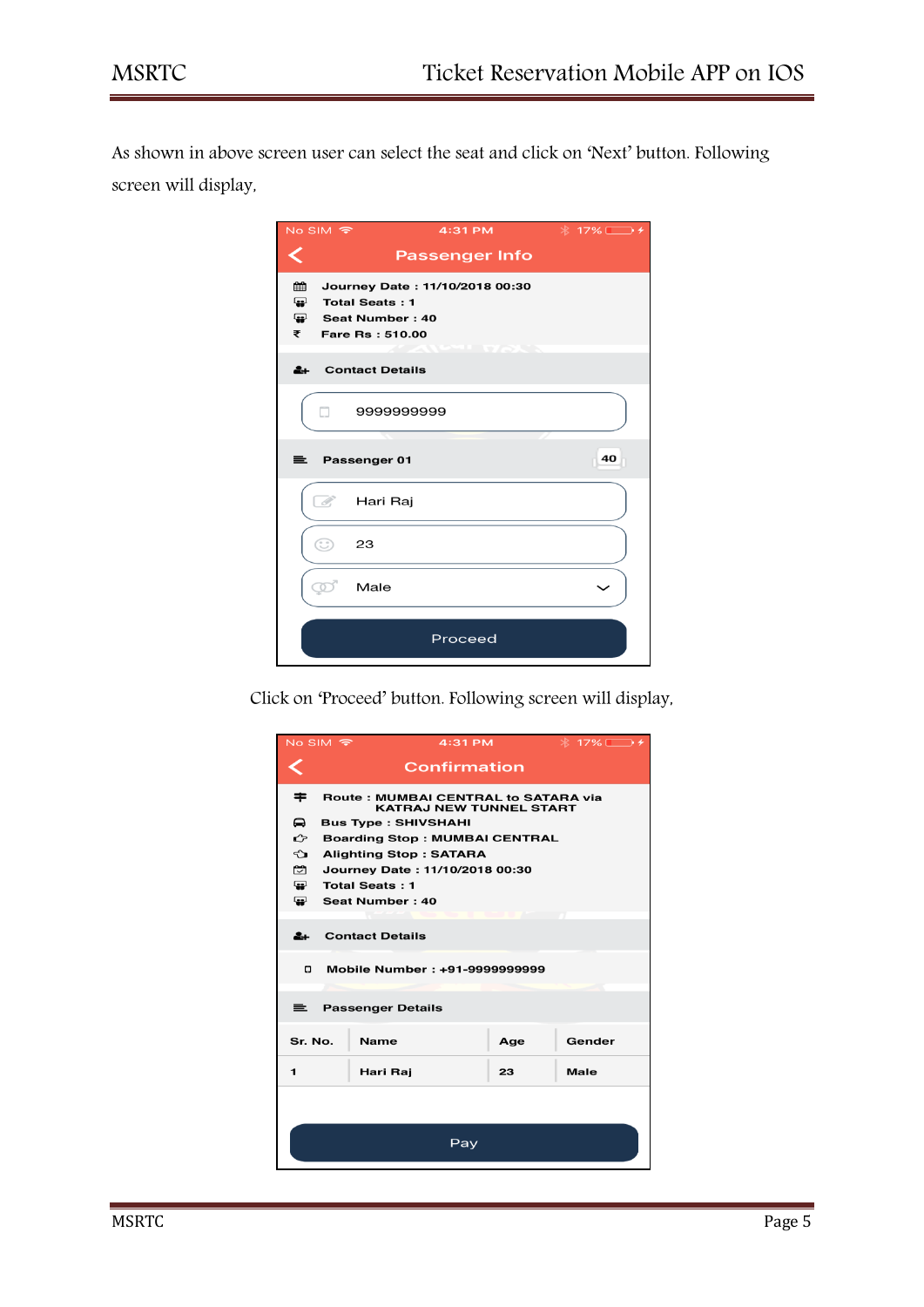User can confirm the selected route, bus type and other details as shown in above screen.

User will click on 'Pay' button. Payment screen will display as shown below,

| No SIM デ                                                                          | 4:32 PM                                                                                                                                             | $\hat{X}$ 18% $\Box$ |  |
|-----------------------------------------------------------------------------------|-----------------------------------------------------------------------------------------------------------------------------------------------------|----------------------|--|
|                                                                                   | <b>Payment Info</b>                                                                                                                                 |                      |  |
| ≠<br>◒                                                                            | <b>Route: MUMBAI CENTRAL to SATARA via</b><br><b>KATRAJ NEW TUNNEL START</b><br><b>Bus Type : SHIVSHAHI</b><br><b>Boarding Stop: MUMBAI CENTRAL</b> |                      |  |
| ⇘<br>$\mathbb{Z}$<br>⊕<br>$\bullet$                                               | <b>Alighting Stop: SATARA</b><br>Journey Date: 11/10/2018 00:30<br><b>Total Seats: 1</b><br>Seat Number: 40                                         |                      |  |
| ■ Payment Details ( ₹ )                                                           |                                                                                                                                                     |                      |  |
| <b>Particulars</b>                                                                |                                                                                                                                                     | Amount               |  |
| <b>Base Fare</b>                                                                  |                                                                                                                                                     | 499.00               |  |
| <b>Reservation Charge</b>                                                         |                                                                                                                                                     | 10.00                |  |
|                                                                                   |                                                                                                                                                     |                      |  |
| Proceed To Pay                                                                    |                                                                                                                                                     |                      |  |
| * Tickets once booked cannot be cancelled within four hours of<br>departure time. |                                                                                                                                                     |                      |  |

Click on "Proceed To Pay" and following screen will display,

| Cancel          | <b>TechProcess</b><br><b>Payment Services</b> |  |  |  |
|-----------------|-----------------------------------------------|--|--|--|
|                 | paynimö                                       |  |  |  |
|                 | Amount: 510.00                                |  |  |  |
| <b>Pay With</b> |                                               |  |  |  |
| 回               | $\equiv$ Cards                                |  |  |  |
|                 | Netbanking                                    |  |  |  |
| UPI             | UPI                                           |  |  |  |
|                 |                                               |  |  |  |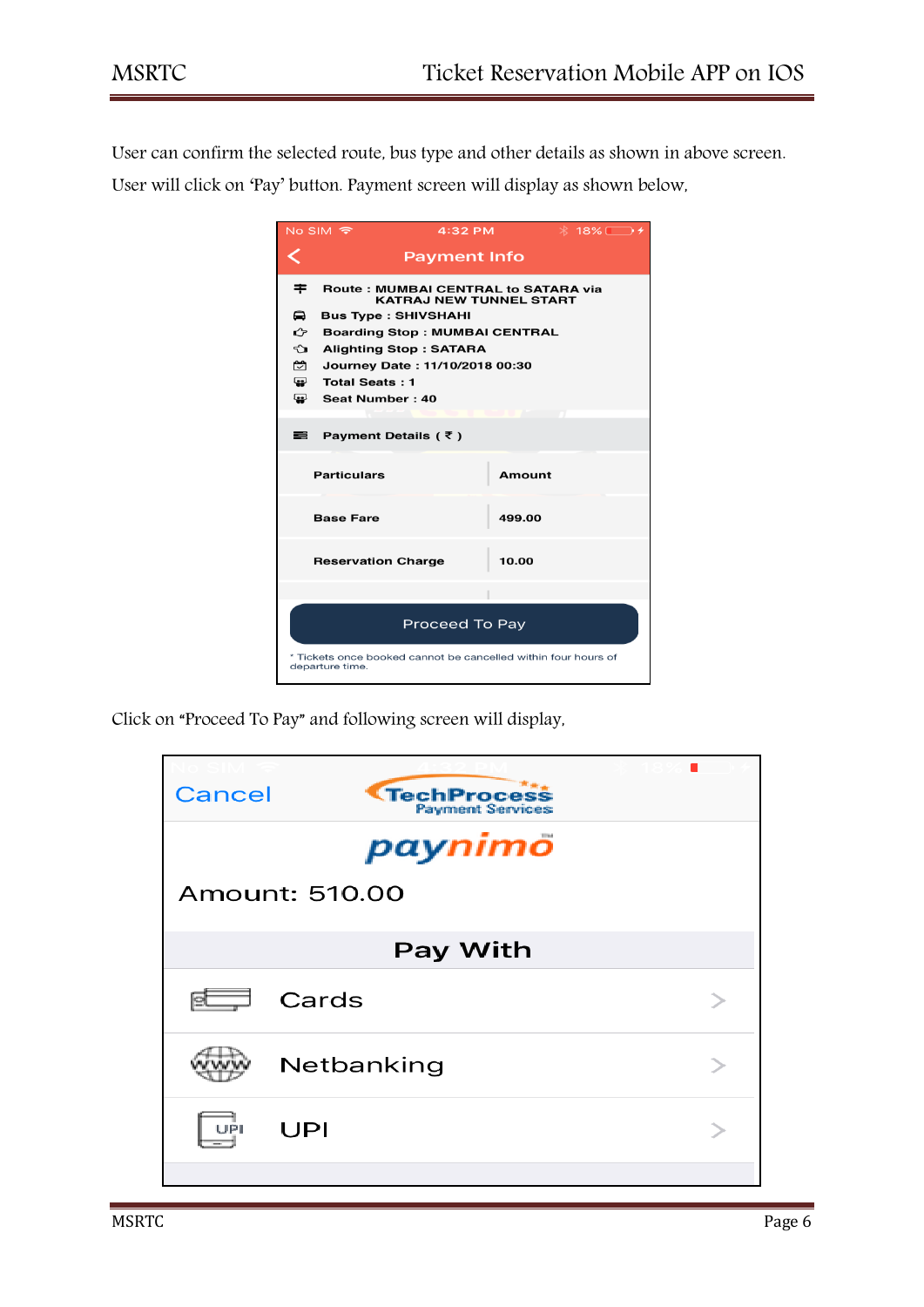By payment completion system will generate ticket and same ticket will send on passengers email ID.

User can pay by Card, Net banking or UPI. Click on one option out these 3 and process the payment.

## Passenger Registration Process -

Click on Menu and Open the below screen,

| <b>MSRTC Mobile Reservation</b>        |  |
|----------------------------------------|--|
| <u> भहाराष्ट्र र</u>                   |  |
| Login / Sign up<br>प्रवेश करा / नोंदणी |  |
| FAQs / नेहमी विचारले जाणारे प्रश्न     |  |
| <b>Contact Us</b>                      |  |
| <b>Privacy Policy</b>                  |  |

Click on Login/Sign Up. Following screen will display,

| No SIM 〒             | <b>4:33 PM</b> $\frac{1}{2}$ 19% |  |
|----------------------|----------------------------------|--|
| <                    | <b>Register</b>                  |  |
|                      | User Name *                      |  |
| $\overrightarrow{a}$ | First Name *                     |  |
| $\mathcal{A}$        | Last Name *                      |  |
| Œ                    | Gender <sup>*</sup>              |  |
| 命                    | Date Of Birth *                  |  |
| $\Box$               | Mobile Number *                  |  |
|                      | Landline Number                  |  |
|                      | Register                         |  |